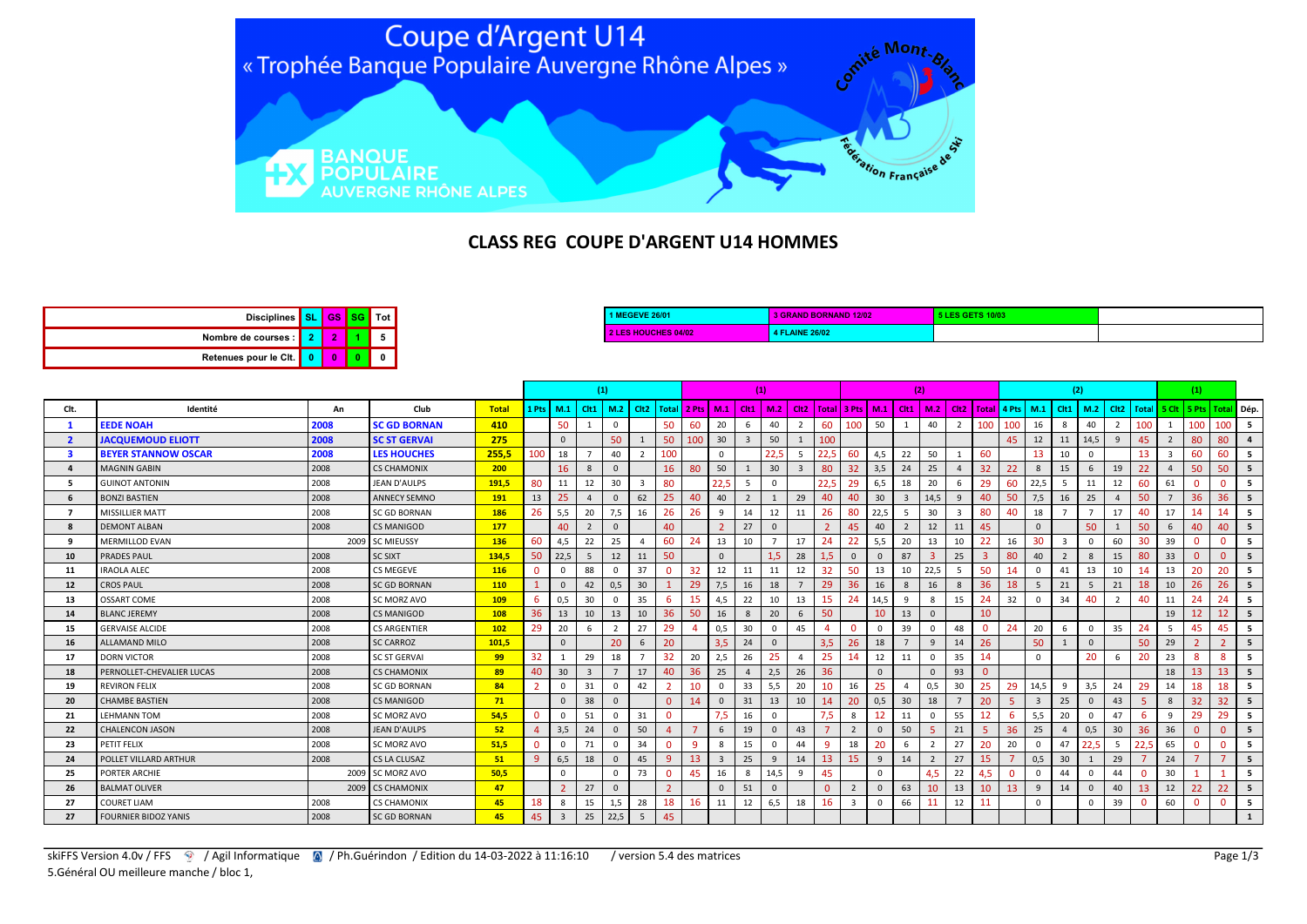## CLASS REG COUPE D'ARGENT U14 HOMMES

| Disciplines   SL GS SG Tot |  |  |
|----------------------------|--|--|
| Nombre de courses : 2      |  |  |
| Retenues pour le Cit. 0    |  |  |

| 1 1 MEGEVE 26/01    | <b>3 GRAND BORNAND 12/02</b> | <b>1 5 LES GETS 10/0</b> |  |
|---------------------|------------------------------|--------------------------|--|
| 2 LES HOUCHES 04/02 | <b>4 FLAINE 26/02</b>        |                          |  |

|      |                                 |      |                     |                 | (1)                     |                |                 |                  |                                   |                |                         | (1)            |    |                         |                |                |                |                | (2) |                |                                                                      |              |                         |                | (2)  |                |                | (1)                     |    |                |                |                         |
|------|---------------------------------|------|---------------------|-----------------|-------------------------|----------------|-----------------|------------------|-----------------------------------|----------------|-------------------------|----------------|----|-------------------------|----------------|----------------|----------------|----------------|-----|----------------|----------------------------------------------------------------------|--------------|-------------------------|----------------|------|----------------|----------------|-------------------------|----|----------------|----------------|-------------------------|
| Clt. | Identité                        | An   | Club                | <b>Total</b>    | 1 Pts   M.1             |                | C <sub>11</sub> | M.2              | Cit2   Total   2 Pts   M.1   Cit1 |                |                         |                |    | 1 M.2                   |                |                |                |                |     |                | Cit2   Totai   3 Pts   M.1   Cit1   M.2   Cit2   Totai   4 Pts   M.1 |              |                         |                | Clt1 | M.2            |                | Clt2   Total            |    | 5 Cit   5 Pts  | Total          | Dép.                    |
| 29   | <b>DUBOIS TITOUAN</b>           | 2008 | <b>CS BOGEVE</b>    | 40              | 22                      | 12             | 11              | 1,5              | 28                                | 22             | 18                      | 18             |    | 3,5                     | 24             | 18             |                |                |     |                |                                                                      |              |                         |                |      |                |                |                         | 42 | $\mathbf{0}$   | - 0            | 4                       |
| 30   | <b>RATIB AYRTON</b>             | 2008 | S.C. CHATEL         | 39 <sup>°</sup> | 24                      | $\Omega$       | 33              | 16               | 8                                 | 24             | $\Omega$                | $\overline{0}$ | 39 | $\overline{0}$          | 50             | $\overline{0}$ | 12             | 1              | 29  | 6              | 19                                                                   | 12           |                         |                |      |                |                |                         | 28 | $\overline{3}$ | $\overline{3}$ | $\overline{a}$          |
| -31  | <b>HENON WANDRILLE</b>          | 2008 | <b>SC CARROZ</b>    | 36              | 20                      | 14.5           | 9               | $\Omega$         | 36                                | 20             | $\Omega$                | $^{\circ}$     | 71 | $\overline{0}$          | 68             | $\mathbf{0}$   | $\Omega$       | $\Omega$       | 33  | $\mathbf 0$    | 64                                                                   | $\mathbf{0}$ | 15                      | $\Omega$       | 54   | 16             | 8              | 16                      | 83 | $\mathbf{0}$   | $\mathbf{0}$   | - 5                     |
| 32   | <b>CARRIER REMY</b>             | 2008 | <b>CS FLAINE</b>    | 33 <sup>°</sup> | $7^{\circ}$             | q              | 14              | $\Omega$         | 51                                | 9              | 22                      | 6,5            | 18 | 18                      | $\overline{7}$ | 22             |                | $\overline{z}$ | 27  | $\Omega$       |                                                                      |              |                         |                |      |                |                |                         | 69 | $\Omega$       | $\Omega$       | $\overline{a}$          |
| 33   | <b>CHAUTEMPS ANTOINE</b>        | 2008 | <b>SC GD BORNAN</b> | 32,5            | 14                      | $\Omega$       | 48              | .4.5             | $\mathbf{q}$                      | 14.5           | 11                      | 10             | 13 | $\overline{\mathbf{0}}$ | 38             | 11             |                | $\mathbf 0$    | 36  | $\mathbf{A}$   | 23                                                                   |              |                         |                |      |                |                |                         |    |                |                | $\overline{\mathbf{3}}$ |
| 34   | <b>TAUPIAC PIERRE</b>           | 2008 | LES GETS S.C        | 31.5            |                         | 6.5            | 18              | $\Omega$         |                                   | 6,5            |                         | $\overline{0}$ | 41 | $\overline{0}$          | 35             |                | $\overline{4}$ | $\overline{5}$ | 21  | $\mathbf{0}$   | 43                                                                   |              | 8                       | $\mathbf{0}$   | 69   | 18             | $\overline{7}$ | 18                      | 34 | $\Omega$       | $\Omega$       | - 5                     |
| -35  | <b>LAURENS TOMMY</b>            |      | 2009 ANNECY SEMNO   | 30 <sup>°</sup> |                         | $\Omega$       |                 | 11               | 12                                | 11             |                         | $\Omega$       |    | $\overline{0}$          | 39             | $\mathbf 0$    | 13             | $\overline{7}$ | 17  | 2              | 27                                                                   | 13           | $\Omega$                | $\Omega$       | 43   | $\Omega$       | 49             | $\Omega$                | 25 | 6              | -6             | 5                       |
| 36   | <b>CORIN MICK RAPHAEL</b>       |      | 2009 CS CHAMONIX    | 27              | $\overline{0}$          | $\Omega$       | 53              | $\mathbf{0}$     | 49                                | $\Omega$       | $\Omega$                | $\overline{0}$ | 60 | $\Delta$                | 23             | $\Delta$       | $\mathbf{0}$   | $\mathbf{0}$   | 61  |                | 17                                                                   |              |                         | $\Omega$       | 31   | $\Omega$       |                | $\Omega$                | 15 | 16             | 16             | 5                       |
| 37   | <b>GESSAT LUCAS</b>             |      | 2009 CS FLAINE      | 26              |                         | $^{\circ}$     | 73              | $\Omega$         |                                   | $\Omega$       |                         | $^{\circ}$     |    | $\mathbf 0$             | 72             | $\mathbf{0}$   | $\Omega$       | $\mathbf 0$    | 85  | 0              | 53                                                                   | $\Omega$     | 26                      | 4,5            | 22   | 10             | 13             | 26                      | 96 | $\Omega$       | $\Omega$       | - 5                     |
| 38   | <b>NICOLAS QUENTIN</b>          | 2008 | <b>SC GD BORNAN</b> | 24              | $\mathbf{0}$            | $\Omega$       | 67              | $\boldsymbol{A}$ | 23                                | $\overline{4}$ | $\Omega$                | $\overline{0}$ | 62 | 6                       | 19             | 6              | 11             | 8              | 15  | $\mathbf{0}$   | 33                                                                   | 11           | $\mathbf{0}$            | $\mathbf{0}$   | 67   | 3              | 25             | $\overline{\mathbf{3}}$ | 45 | $\mathbf{0}$   | $\Omega$       | 5                       |
| 39   | <b>COLLOMB PATTON MARIUS</b>    |      | 2009 CS LA CLUSAZ   | 23              | 15                      | 2,5            | 26              | 2,5              | 26                                | 15             | $\Omega$                | $\overline{0}$ | 60 | 2,5                     | 26             | 2.5            | 5              | $\Omega$       | 45  | 5,5            | 20                                                                   | 5.5          |                         | $\Omega$       |      | $\Omega$       | 33             | $\Omega$                | 46 | $\Omega$       | $\Omega$       | - 5                     |
| 40   | <b>LOZANO ROMAIN</b>            | 2008 | <b>SC GD BORNAN</b> | 22              | 8 <sup>°</sup>          | $\overline{7}$ | 17              | $\mathbf{0}$     | 48                                | 8              | $\Omega$                | $\overline{0}$ | 81 | $\overline{0}$          | 56             | $\overline{0}$ | 10             | $\mathbf{0}$   | 41  | 6,5            | 18                                                                   | 10           | $\mathbf{0}$            | $\mathbf{0}$   | 51   | $\Delta$       | 23             | $\overline{a}$          | 40 | $\Omega$       | $\Omega$       | 5                       |
| 40   | MALARRODE EDDY                  | 2008 | CS LA CLUSAZ        | 22              | 10                      | 5              | 21              | $\Omega$         | 40                                | 10             | $\Omega$                | $\Omega$       | 53 | 4,5                     | 22             | 4,5            | $\Omega$       | $\mathbf 0$    | 57  | $\mathbf 0$    | 43                                                                   | $\Omega$     | $\overline{\mathbf{3}}$ | $\Omega$       | 57   | 7,5            | 16             | 7,5                     | 49 | $\Omega$       | $\Omega$       | 5                       |
| 40   | MARIETTAZ ADRIEN                | 2008 | <b>SC BERNEX 74</b> | 22              | $\mathbf{0}$            | $\Omega$       | 64              | Δ                | 23                                | $\overline{4}$ | $\Omega$                | $\overline{0}$ | 67 | $\overline{0}$          | 32             | $\Omega$       | $\Omega$       | $\mathbf 0$    | 43  | $\mathbf{0}$   | 34                                                                   | $\Omega$     | 12                      | $\mathbf{A}$   | 23   | 0,5            | 30             | 12                      | 25 | 6              | 6              | 5                       |
| 43   | LINDSELL LOGAN                  | 2008 | <b>CS CHAMONIX</b>  | 19              | $\mathbf{0}$            | $\Omega$       | 56              |                  | 25                                | -3             | $\Omega$                | $\mathbf{0}$   | 66 | -5                      | 21             | -5             | $\Omega$       | $\mathbf 0$    | 64  | $\Omega$       | 68                                                                   | $\Omega$     | $\mathbf 0$             | 11             | 12   | $\Omega$       | 79             | 11                      | 37 | $\Omega$       | $\Omega$       | - 5                     |
| 43   | <b>BULTEAU BREWEN</b>           | 2008 | SC MORZ AVO         | 19              | -5                      | 7.5            | 16              | $\Omega$         | 53                                | 7.5            |                         | $\mathbf{0}$   |    | $\overline{0}$          | 82             | $\overline{0}$ | $\overline{7}$ | 7.5            | 16  | $\mathbf{0}$   | 46                                                                   | 7.5          |                         | $\Delta$       | 23   | $\Omega$       |                | $\Delta$                | 51 | $\Omega$       | $\Omega$       | 5                       |
| 43   | <b>RENAUD MARVIN</b>            |      | 2009 SC TANINGES    | 19              | 11                      | $^{\circ}$     | 45              | 8                | 15                                | 11             | -5                      | $\mathbf 0$    | 49 | -8                      | 15             | 8              |                | $\Omega$       |     | $^{\circ}$     | 56                                                                   | $\Omega$     |                         | $\Omega$       | 62   | $\Omega$       |                | $\Omega$                | 56 | $\Omega$       | $\Omega$       | - 5                     |
| 43   | <b>BELLERS MILO</b>             |      | 2009 LES HOUCHES    | <b>19</b>       |                         |                |                 |                  |                                   |                | 12                      | $\mathbf{0}$   | 34 | 8                       | 15             | 12             |                |                |     |                |                                                                      |              | $\mathbf{0}$            |                | 17   | $\mathbf{0}$   | 58             |                         | 31 | $\Omega$       | $\Omega$       | $\overline{a}$          |
| 47   | <b>HEU REIGNIER TITOUAN</b>     | 2008 | SC MORZ AVO         | 17,5            | $\overline{\mathbf{3}}$ | $^{\circ}$     | 60              | 9                | 14                                | -9             |                         | -4             | 23 | $\mathbf 0$             | 69             | 4              | $\mathbf 0$    | 4.5            | 22  | 0              | 76                                                                   | 4,5          |                         | $\Omega$       | 38   | $\Omega$       |                | $\Omega$                |    |                |                | 5                       |
| 48   | <b>TRASTOUR NILS</b>            | 2008 | SC BERNEX 74        | 17 <sup>2</sup> | 16 <sup>1</sup>         | 1,5            | 28              | 6                | 19                                | 16             |                         |                |    |                         |                |                | $\Omega$       | $\mathbf{0}$   | 58  | $\mathbf{0}$   | 37                                                                   | $\Omega$     | $\overline{1}$          | $\mathbf{0}$   | 32   | $\mathbf{0}$   | 36             | $\overline{1}$          |    |                |                | $\overline{\mathbf{3}}$ |
| 49   | <b>BRONDEX GABRIEL</b>          |      | 2009 SALLANCHES     | 16,5            | 12                      | 10             | 13              | $\mathbf{0}$     | 41                                | 12             |                         | $\mathbf 0$    |    | $\overline{0}$          | 42             | $\mathbf{0}$   |                |                |     |                |                                                                      |              | $\Omega$                | $\Omega$       | 82   | 4,5            | 22             | 4,5                     | 93 | $\mathbf{0}$   | $\Omega$       | $\overline{a}$          |
| 50   | <b>HUMPHRIES HARRIS</b>         |      | 2009 SC MORZ AVO    | 16              | $\overline{0}$          | $\mathbf{0}$   | 40              | $\Omega$         | 77                                | $\mathbf{0}$   | $\Omega$                | $\mathbb O$    | 64 | $\overline{0}$          | 75             | $\mathbf{0}$   | $\Omega$       | $\mathbf{0}$   | 54  | $\mathbf{0}$   | 89                                                                   | $\Omega$     | $\mathbf{0}$            |                | 29   | $\mathbf{0}$   | 78             |                         | 16 | 15             | 15             | 5                       |
| 51   | <b>NAST ETIENNE</b>             |      | 2009 SC COMBLOUX    | 13,5            |                         |                |                 |                  |                                   |                | $\Omega$                | $\Omega$       | 51 | $\overline{0}$          | 33             | $\mathbf{0}$   | $\Omega$       | 1.5            | 28  | $\Omega$       | 65                                                                   | 1.5          | 9                       | $\Omega$       | 52   | 12             | 11             | 12                      | 47 | $\Omega$       | $\Omega$       | - 5                     |
| 51   | <b>ROSSET HUGO</b>              |      | 2009 SC MORZ AVO    | 13.5            | $\overline{0}$          | $\Omega$       | 84              | $\Omega$         | 44                                | $\Omega$       | $\Omega$                | $\overline{0}$ | 50 | $\overline{0}$          | 45             | $\Omega$       | $\Omega$       | $\mathbf{0}$   | 48  | 2.5            | 26                                                                   | 2.5          | 11                      | 10             | 13   | $\Omega$       | 51             | 11                      | 73 | $\Omega$       | $\Omega$       | 5                       |
| -53  | <b>HEWITT OSCAR</b>             | 2008 | <b>SC ST GERVAI</b> | 13              | $^{\circ}$              | $\Omega$       | 65              | 5                | 21                                | -5             | -8                      | - 5            | 21 | $\overline{0}$          | 34             | 8              | $\mathbf{0}$   | $\Omega$       | 38  | $^{\circ}$     | 46                                                                   | $\Omega$     | $\mathbf{0}$            | $\Omega$       | 55   | $\mathbf{0}$   | 37             | $\Omega$                | 80 | $\mathbf{0}$   | $\Omega$       | - 5                     |
| 54   | <b>ASSELI ADAME</b>             |      | 2009 CS MEGEVE      | 12,5            | $\mathbf{0}$            | $\Omega$       | 35              | $\Omega$         | 69                                | $\Omega$       |                         | $\mathbf{0}$   |    | $\overline{0}$          | 63             | $\overline{0}$ | $\Omega$       | $\mathbf{0}$   | 49  | 3,5            | 24                                                                   | 3,5          | $\Omega$                | $\Omega$       | 36   | $\Omega$       | 54             | $\Omega$                | 22 | $\mathbf{q}$   | $\mathbf{q}$   | 5                       |
| 55   | MALGRAND LOUIS                  |      | 2009 LES GETS S.C   | 12              |                         |                |                 |                  |                                   |                |                         |                |    |                         |                |                |                | 2.5            | 26  | $\Omega$       |                                                                      | 2.5          | $\overline{2}$          | $\Omega$       | 52   | 5.5            | 20             | 5.5                     | 27 | Δ              | $\Delta$       | - 5                     |
| 55   | <b>BUYS EMILIO</b>              |      | 2009 SC GD BORNAN   | 12              |                         |                |                 |                  |                                   |                |                         |                |    |                         |                |                | $\Omega$       | $\mathbf{0}$   | 80  | $\mathbf{0}$   | 58                                                                   | $\Omega$     | $\Omega$                | $\mathbf{0}$   | 80   | $\mathbf{0}$   | 57             | $\Omega$                | 19 | 12             | 12             | $\overline{\mathbf{3}}$ |
| 57   | <b>BEAUFILS RAPHAEL</b>         | 2008 | <b>SC COMBLOUX</b>  | 11,5            | $\Omega$                | $\Omega$       | 33              | $^{\circ}$       | 60                                | $\Omega$       | $\overline{\mathbf{3}}$ | 5,5            | 20 | $\overline{0}$          | 64             | 5.5            | $^{\circ}$     | -6             | 19  | $\mathbf 0$    | 66                                                                   | -6           | $\overline{0}$          | $\Omega$       | 40   | $\Omega$       | 56             | $\Omega$                | 56 | $\Omega$       | $\Omega$       | 5                       |
| 58   | <b>SCHUH JOUET BAPTISTE</b>     |      | 2009 LES HOUCHES    | 10 <sup>°</sup> |                         | $\Omega$       |                 | 10               | 13                                | 10             | $\Omega$                | $\mathbf{0}$   | 37 | $\overline{0}$          | 74             | $\overline{0}$ | $\mathbf{0}$   | $\mathbf{0}$   | 32  | $\mathbf{0}$   | 39                                                                   | $\Omega$     | $\mathbf{0}$            | $\Omega$       | 42   | $\mathbf{0}$   | 82             | $\Omega$                | 52 | $\mathbf{0}$   | $\Omega$       | 5                       |
| 58   | <b>TATU LORIS</b>               | 2008 | <b>SC MIEUSSY</b>   | 10 <sup>°</sup> |                         | $\mathbf 0$    | 54              | $\Omega$         |                                   | $\Omega$       | $\Omega$                | $\Omega$       | 43 | $\Omega$                | 53             | $\Omega$       | $\Omega$       | $\Omega$       | 91  | $\mathbf 0$    | 32                                                                   | $\Omega$     | 10                      | $\overline{7}$ | 17   | $\mathbf{0}$   | 41             | 10                      | 78 | $\mathbf{0}$   | $\Omega$       | 5                       |
| 58   | YOUNG OWEN                      | 2008 | <b>CS FLAINE</b>    | 10 <sup>°</sup> | $\mathbf{0}$            | $\overline{a}$ | 23              | $\mathbf{0}$     | 75                                | $\overline{4}$ | $\Omega$                | $\mathbf{0}$   | 57 | $\overline{0}$          | 40             | $\Omega$       | $\Omega$       | $\mathbf{0}$   | 59  | $\Omega$       | 62                                                                   | $\Omega$     | $\overline{4}$          | -6             | 19   | $\mathbf{0}$   | 52             | 6                       |    |                |                | $\overline{4}$          |
| -58  | <b>VOIRON THEO</b>              | 2008 | SC MORZ AVO         | 10 <sup>°</sup> |                         |                |                 |                  |                                   |                |                         |                |    |                         |                |                |                |                |     |                |                                                                      |              |                         | $\Omega$       | 77   | $\Omega$       |                | $\Omega$                | 21 | 10             | 10             | 1                       |
| 62   | <b>MISSILLIER AUGUSTIN</b>      |      | 2009 SC GD BORNAN   | 9               |                         | $\Omega$       |                 | $\Omega$         | 38                                | $\mathbf{0}$   | $\mathbf{0}$            | $\overline{0}$ | 42 | $\overline{0}$          | 59             | $\mathbf{0}$   | $\mathbf{0}$   | $\mathbf{0}$   | 34  | $\mathbf 0$    | 36                                                                   | $\Omega$     | $\mathbb O$             | $\mathbf{0}$   | 78   | 9 <sup>°</sup> | 14             | 9                       | 41 | $\mathbf{0}$   | $\Omega$       | 5                       |
| 62   | PLAN ELOI                       |      | 2009 ANNECY SEMNO   | 9               |                         | $\Omega$       |                 | $\Omega$         | 57                                | $\Omega$       |                         |                |    |                         |                |                | <sub>q</sub>   | $\Omega$       | 45  | 7,5            | 16                                                                   | <b>q</b>     | $\Omega$                | $\Omega$       | 45   | $\Omega$       | 85             | $\Omega$                | 55 | $\Omega$       | $\Omega$       | $\overline{a}$          |
| 64   | <b>GUADAGNINI PAROIS BASILE</b> |      | 2009 CS MANIGOD     | 7,5             | $\mathbf{0}$            | $\Omega$       | 82              | 5.5              | 20                                | 5.5            |                         | $\overline{0}$ | 74 | $\mathbf 0$             | 66             | $\Omega$       | $\Omega$       | $\mathbf{0}$   | 42  | $\overline{0}$ | 59                                                                   | $\Omega$     | $\mathbf{0}$            |                | 27   | $\mathbf{0}$   | 52             |                         | 74 |                |                | 5                       |
| 65   | <b>ODIN THEOPHILE</b>           | 2008 | <b>CS FLAINE</b>    | 6.5             | $\mathbf{0}$            | $^{\circ}$     | 63              | 6,5              | 18                                | 6,5            | $\mathbf 0$             | $\mathbf 0$    | 46 | $\overline{0}$          | 78             | $\Omega$       |                | $\Omega$       |     | $\Omega$       | 54                                                                   | $\Omega$     |                         |                |      |                |                |                         |    |                |                | $\overline{\mathbf{3}}$ |